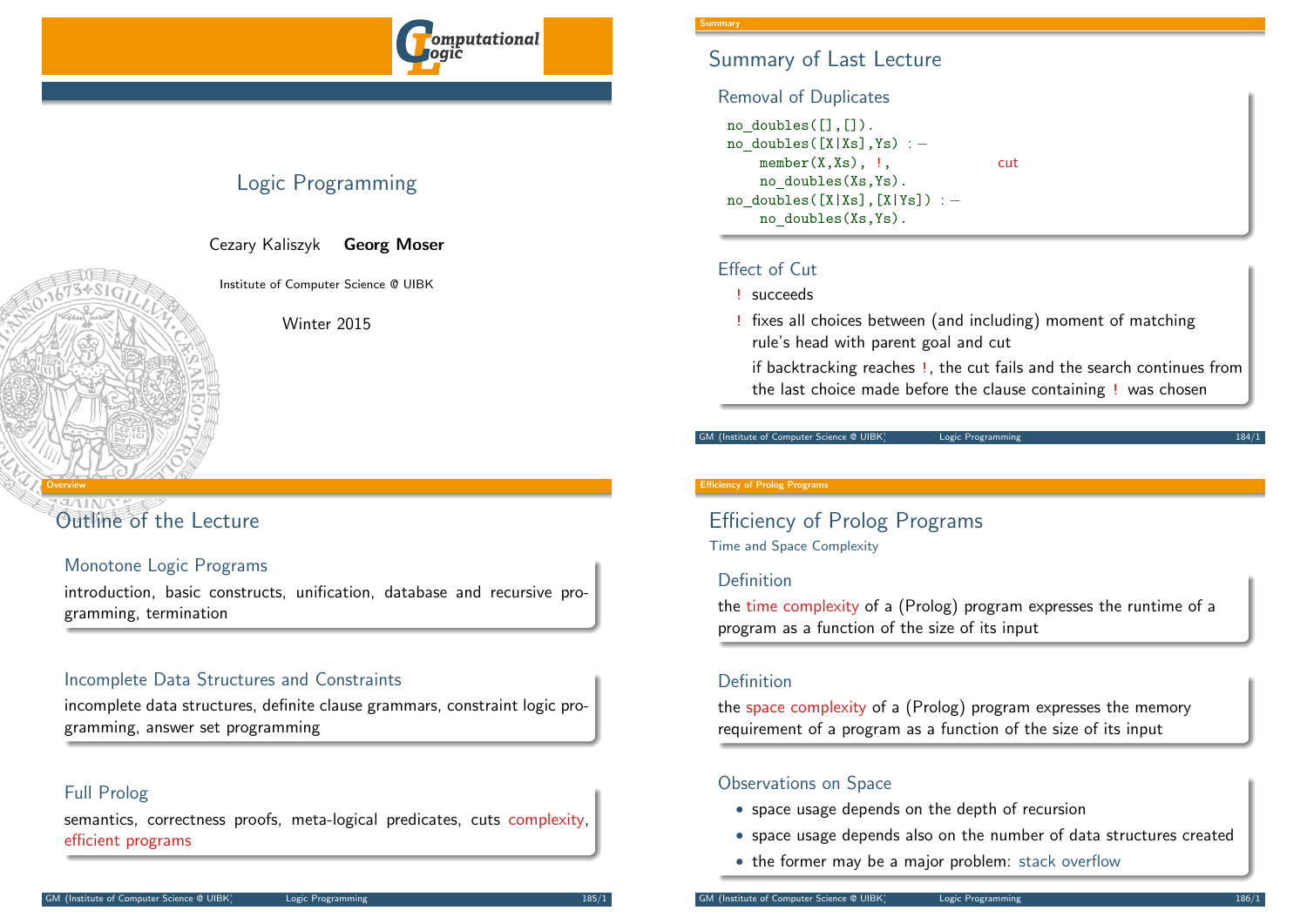#### **Ficiency of Prolog Programs**

#### Example

```
sublist(Xs,AXBs) :- suffix(XBs,AXBs), prefix(Xs,XBs).
sublist(Xs,AXBs) :- prefix(AXs,AXBs), suffix(Xs,AXs).
```
#### Question

What is better, if we argue wrt a linked-list implementation of cons lists?<sup>*a*</sup>

 $a$ assuming the implementation of suffix/2, prefix/2 as in Week 3 or 4

### Answer

the first alternative:

• consider

### sublist([1,2,3,4],[1,2,3,4,1,2,3,4,1,2,3,4,1,2,3,4])

- the 1st clause iterates over the 2nd list to find a suitable suffix
- then iterates over the first list
- no intermediate data structures are created
- in the 2nd clause an auxilliary list is created

#### GM (Institute of Computer Science @ UIBK) Logic Programming 187/1

#### Efficiency of Prolog Programs

## <span id="page-1-0"></span>[Howto I](#page-0-0)[mpro](#page-1-0)ve Performance

### Suggestion ①

use better algorithms  $\odot$ 

### Example

 $reverse([X|Xs],Zs)$  :reverse(Xs,Ys), append(Ys,[X],Zs).  $reverse([], [])$ .

### Example

```
reverse(Xs,Ys) := reverse(Xs,[]Ys).
reverse([X|Xs],Acc,Ys) :-
    reverse(Xs,[X|Acc],Ys).
reverse([],Ys,Ys).
```
#### Efficiency of Prolog Programs

## Definition

we say: the first clause doesn't cons

## Observations on Time

- if full unification (unification of two arbitrary terms in goals) is not employed, reduction of a goal using a clause needs constant time
- that is, it depends only on the program
- hence, if full unification is not employed the number of reductions  $(=$  nodes in SLD tree) asymptotically bounds the runtime
- equivalently the number of unifications (performed and attempted) asymptotically bounds the runtime
- $\bullet$  on the other hand, if unification needs to be taken into account time complexity analysis is more involved
- in general size of search space and size of input terms needs to be taken into account

GM (Institute of Computer Science @ UIBK) Logic Programming

#### Transforming Recursion into Iteration

## Excursion: Transforming Recursion into Iteration

### **Definitions**

- a Prolog clause is called iterative if
	- **1** it has one recursive call, and
	- 2 zero or more calls to system predicates, before the recursive call
- a Prolog procedure is iterative if it contains only unit clauses and iterative clauses

Example (Factorial Iterative, Version 1)

 $factorial(N,F) := factorial(0,N,1,F)$ .

```
factorial(I.N.T.F) : −
```

```
I \le N, I1 is I + 1, T1 is T*I1, factorial(I1,N,T1,F).
factorial(N,N,F,F).
```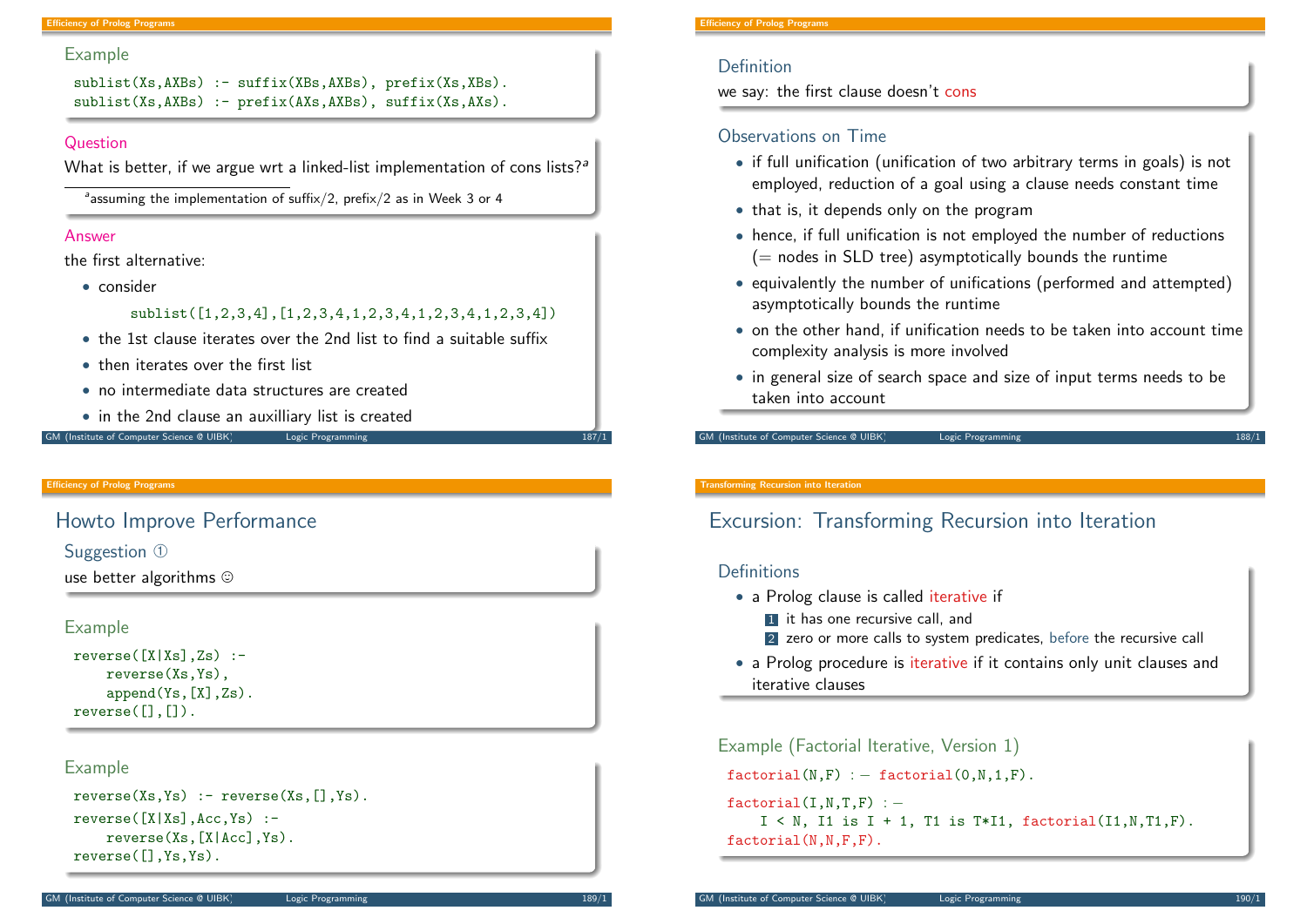```
Example (Factorial Iterative, Version 2)
```
 $factorial(N,F)$  : - factorial( $N,1,F$ ).

 $factorial(N,T,F)$  : −  $N > 0$ , T1 is T  $*$  N, N1 is N-1, factorial(N1,T1,F). factorial(0,F,F).

### Example

```
between(I,J,I) : -I \leq J.
between(I,J,K) : - I < J, I1 is I+1, between(I1,J,K).
```
#### Example

```
sumlist(Is,Sum) : - sumlist(Is, 0, Sum).
```

```
sumlist([I|Is],Temp,Sum) : -
    Temp1 is Temp + I,sumlist(Is,Temp1,Sum).
sumlist(\lceil.Sum,Sum).
```
GM (Institute of Computer Science @ UIBK) Logic Programming 191/1

#### <span id="page-2-0"></span>Transforming Recursion into Iteration

### [Suggestion](#page-1-0) 2

tuning, via:

- **1** good goal order
- 2 elimination of (unwanted) nondeterminism by using explicit conditions and cuts
- 3 exploit clause indexing (order arguments suitably) indexing performs static analysis to detect clauses which are applicable for reduction

### Example

```
append([X|Xs],Ys,[X|Zs]) :-
   append(Xs,Ys,Zs).
append([],Ys,Ys).
```
By default, SWI-Prolog, as most other implementations, indexes predicates on their first argument.

#### **Transforming Recursion into Iteration**

#### Example

```
maximum(fX|Xs],M) : – maximum(Xs,X,M).
maximum([X|Xs],Y,M) : −
    X \leq Y, maximum(X_S, Y, M).
maximum([X|Xs],Y,M) : −
    X > Y, maximum(Xs, X, M).
maximum([], M, M).
```
#### Example

```
length([X|Xs],N) : -
    N > 0, N1 is N - 1, length(Xs,N1).
length([],0).
length([X|Xs],N) : -
    length(Xs,N1), N is N1 + 1.
length([],0).
```
GM (Institute of Computer Science @ UIBK) Logic Programming

#### Tail Recursion Optimisation

### **Observation**

- iterative programs are tail recursive
- sometimes tail recursion in general can be implemented as iteration which doesn't require a stack

## Definition (tail recursion optimisation)

• consider a generic clause for A

$$
A':-B_1,\ldots,B_n
$$

such that  $A$  and  $A'$  unify with  $\sigma$ 

- suppose the goal  $B_1 \sigma, \ldots, B_{n-1} \sigma$  is deterministic
- then goal  $B_n\sigma$  can re-use space for A; may require clause indexing

## Definition

clause indexing is used to detect which clauses are applicable for reduction: 2nd clause in append need only be considered for empty lists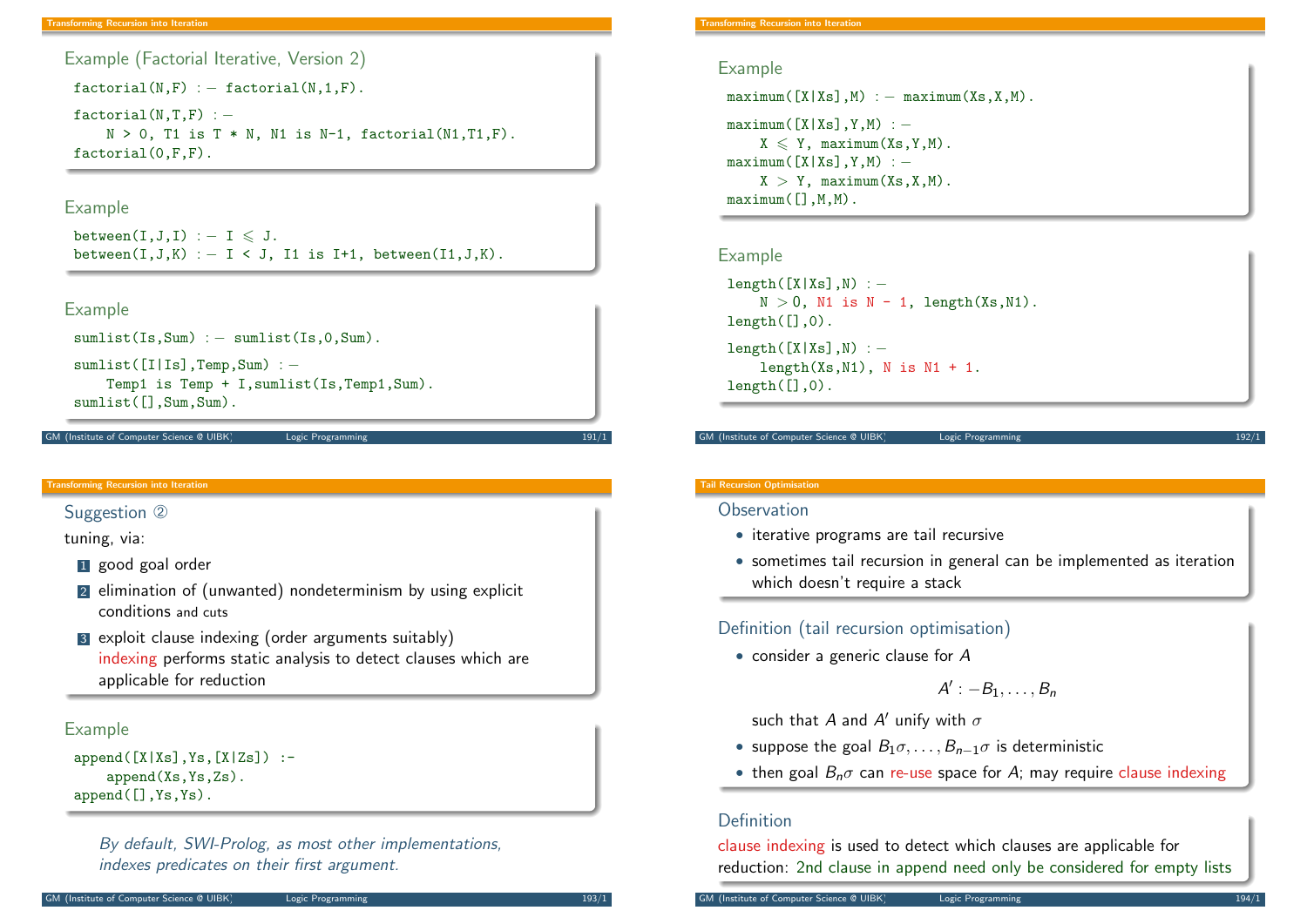## How to Implement Functions

## Functions vs Relations

- often, we want to compute functions:
	- 1 addition:  $\mathbb{N} \times \mathbb{N} \to \mathbb{N}$
	- 2 sorting: *list*  $\rightarrow$  *list*
- in logic programming we specify relations and every function can be seen as a relation

$$
f_{rel}(i_1, ..., i_n, o_1, ..., o_m)
$$
 iff  $f(i_1, ..., i_n) = (o_1, ..., o_m)$ 

- that is, we implement functions  $f(i_1, \ldots, i_n) = (o_1, \ldots, o_m)$  by relations  $f_{rel}/(n + m)$
- result is obtained by query  $f_{rel}(i_1, \ldots, i_n, X_1, \ldots, X_m)$ 
	- 1 addition:  $plus(n, m, Z)$   $Z = n + m$
	- 2 sorting: sort(list,  $X_s$ )  $X_s$  = sorted version of list

```
M (Institute of Computer Science @ UIBK) Logic Programming
```
### <span id="page-3-0"></span>Programming tricks

## [Sim](#page-3-0)ulating Functional Programs

- using technique of previous slide, it is easy to transform first-order functional programs into logic programs
- remaining difficulty: translating if-then-else idea: first evaluate condition, and then generate one rule for each branch

Example (Ackermann function in Haskell)  $ack 0$  m = m + 1 ack  $(n+1)$  m = if m == 0 then ack n 1 else ack  $n$  (ack  $(n+1)$   $(m-1)$ )

```
Example (Ackermann function as logic program)
 ack(0,M,s(M)).
 ack(s(N),M,R) :- =(M,0,B), cond(B,N,M,R).
 cond(true, N, M, R) :- ack(N, s(0), R).
 cond(false, N, M, R) \nightharpoonup -(M, s(0), U), ack(s(N), U, V), ack(N, V, R).
```
#### **Programming tricks**

## Function Applications

- function applications harder to write down
	- program  $f(x) = x^2 + 7 \cdot (x^2 5)$
	- defining fact

 $f(X, plus(times(X,X), times(7, minus(times(X,X),5))))$ . does not work

• solution: store result of each sub-expression in fresh variable

 $f(X,Y)$  : - times $(X,X,Z)$ , minus $(Z,5,V)$ , times $(7,V,U)$ ,  $plus(Z,U,Y)$ .



GM (Institute of Computer Science @ UIBK) Logic Programming

#### Programming tricks

Evaluating Arithmetic Expressions

- motivation: use arithmetic expressions as in functional programs
- solution: write evaluator eval which computes value of arithmetic expressions
- afterwards it is very simple to encode functions, e.g.

$$
f(x) = s(x^2) - x^2
$$

can be programmed as

 $f(X,Y)$  :- eval( $s(X*X)$  -  $X*X$ ,  $Y$ ).

• evaluator is simple logic program (actually a simple meta interpretor)  $eval(0,0)$ .

```
eval(s(E),s(N)) := eval(E,N).
eval(E+F,K) := eval(E,N), eval(F,M), plus(N,M,K).
eval(E-F,K) :- eval(E,N), eval(F,M), plus(M,K,N).
eval(E*F,K) := eval(E,N), eval(F,M), timeS(N,M,K).
```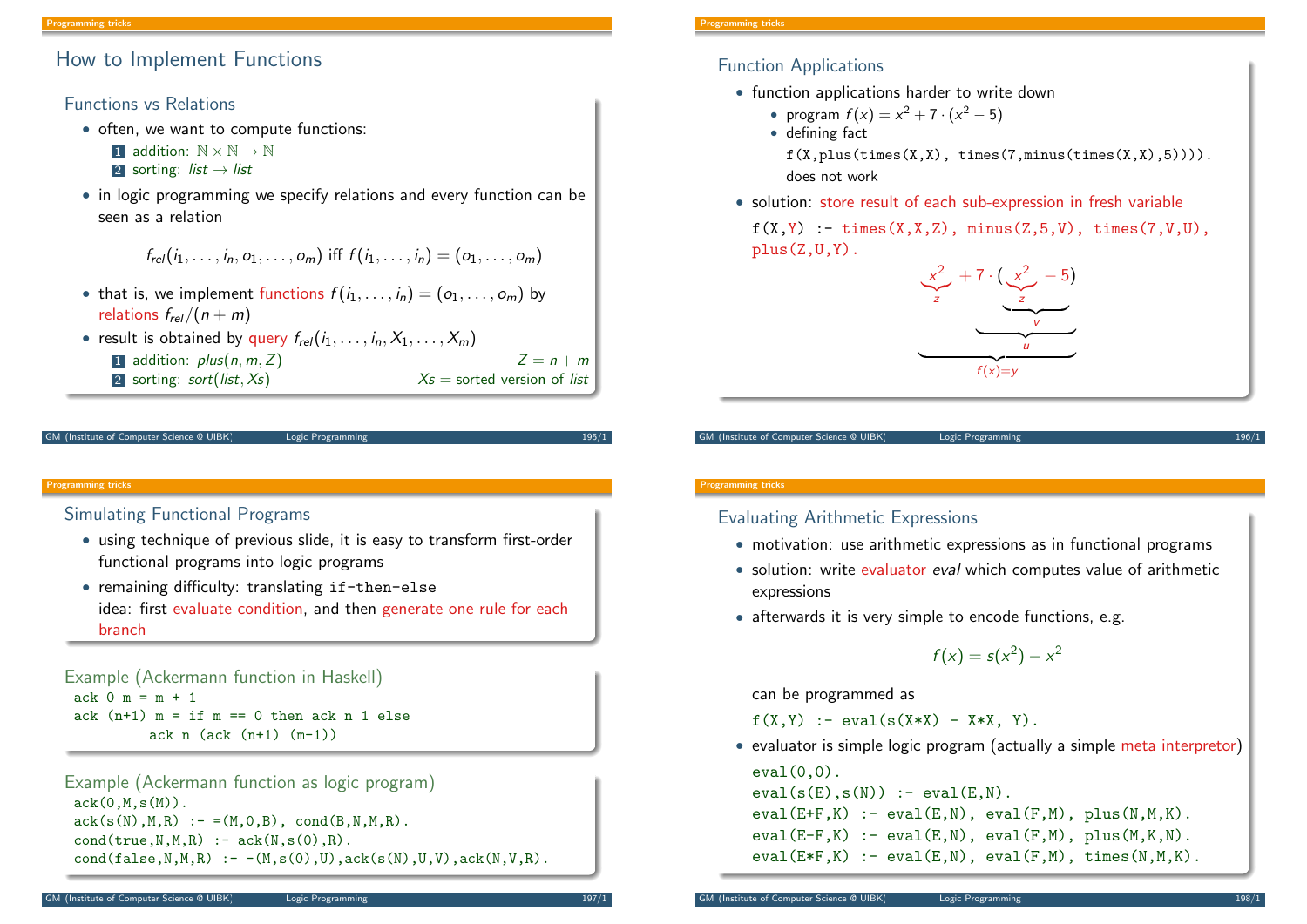

(Institute of Computer Science @ UIBK) Logic Programming

rogramming tricks

```
Example (f(X, Y) := eval(left(X2, X*X, s(X2) - X2), Y).
```

```
f(s(s(0)), Y)eval(let(X2,s(s(0))*s(s(0)),s(X2)-X2),Y)
     eval(s(s(0)) * s(s(0)), N), X2 = N, eval(s(X2) - X2, Y)X2 = s(s(s(s(0)))), eval(s(X2)-X2,Y)
                  N = s(s(s(s(0))))eval(s(s(s(s(0)))))-s(s(s(s(0)))), Y)
                 X2 = s(s(s(s(0))))eval(s(s(s(s(0))))),N), eval(s(s(s(s(0))))),M), plus(M,Y,N)eval(s(s(s(0)))), M), plus(M,Y,s(s(s(s(0))))N = s(s(s(s(0))))plus(s(s(s(0)))), Y, s(s(s(s(s(0))))M = s(s(s(s(0))))\BoxY = s(0)
```
#### ogramming tricks

Speeding up evaluation using "let"

- consider sub-expression  $X \times X$
- solution:  $f(x) = (let x2 = x^2 in s(x2) x2)$
- adding support for let in evaluator
- let(X,E,F) encodes let  $x = e$  in f  $eval(0,0)$ .  $eval(s(E),s(N)) := eval(E,N)$ .  $eval(E+F,K) := eval(E,N), eval(F,M), plus(N,M,K).$  $eval(E-F,K) := eval(E,N), eval(F,M), plus(M,K,N).$  $eval(E*F,K) := eval(E,N), eval(F,M), times(N,M,K).$  $eval(\text{let}(X,E,F),K) := eval(E,N), X = N, eval(F,K).$

#### Example

 $f(X,Y) := eval(s(X*X) - X*X, Y).$  $f(X,Y)$  :- eval(let(X2, X\*X, s(X2) - X2), Y).

```
M (Institute of Computer Science @ UIBK) Logic Programming
```
#### Programming tricks

## Speeding up "let" even further

- detected problems:
	- 1 after computing  $x^2$ , result is evaluated again  $eval(s(s(s(0))))$ ,M)
	- 2 eval also steps into initial input
- solution: add new constructor *num* which states that the argument is a number, and hence, does not have to be evaluated

```
eval(0,0).
eval(s(E),s(N)) := eval(E,N).
eval(E+F,K) := eval(E,N), eval(F,M), plus(N,M,K).eval(E-F,K) := eval(E,N), eval(F,M), plus(M,K,N).eval(E*F,K) := eval(E,N), eval(F,M), times(N,M,K).
eval(num(N),N).
eval(left(X,E,F),K) := eval(E,N), X = num(N), eval(F,K).
```